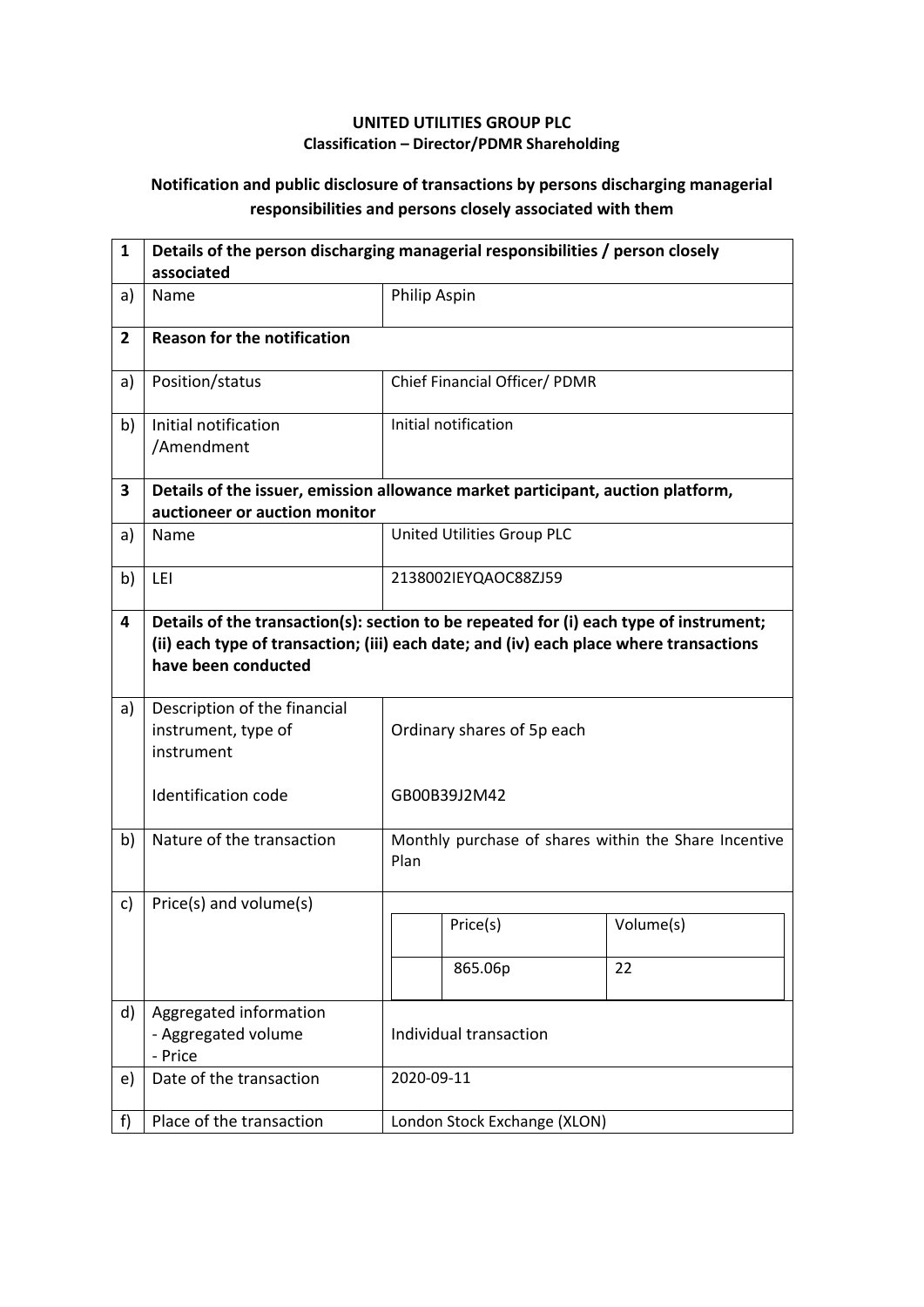| 1              | Details of the person discharging managerial responsibilities / person closely                                                                                                                          |                                                   |                                                       |  |
|----------------|---------------------------------------------------------------------------------------------------------------------------------------------------------------------------------------------------------|---------------------------------------------------|-------------------------------------------------------|--|
|                | associated                                                                                                                                                                                              |                                                   |                                                       |  |
| a)             | Name                                                                                                                                                                                                    | Louise Beardmore                                  |                                                       |  |
| $\overline{2}$ | <b>Reason for the notification</b>                                                                                                                                                                      |                                                   |                                                       |  |
| a)             | Position/status                                                                                                                                                                                         | <b>Customer Services and People Director/PDMR</b> |                                                       |  |
| b)             | Initial notification<br>/Amendment                                                                                                                                                                      | Initial notification                              |                                                       |  |
| 3              | Details of the issuer, emission allowance market participant, auction platform,<br>auctioneer or auction monitor                                                                                        |                                                   |                                                       |  |
| a)             | Name                                                                                                                                                                                                    | United Utilities Group PLC                        |                                                       |  |
| b)             | LEI                                                                                                                                                                                                     | 2138002IEYQAOC88ZJ59                              |                                                       |  |
| 4              | Details of the transaction(s): section to be repeated for (i) each type of instrument;<br>(ii) each type of transaction; (iii) each date; and (iv) each place where transactions<br>have been conducted |                                                   |                                                       |  |
| a)             | Description of the financial<br>instrument, type of<br>instrument                                                                                                                                       | Ordinary shares of 5p each                        |                                                       |  |
|                | <b>Identification code</b>                                                                                                                                                                              | GB00B39J2M42                                      |                                                       |  |
| b)             | Nature of the transaction                                                                                                                                                                               | Plan                                              | Monthly purchase of shares within the Share Incentive |  |
| c)             | Price(s) and volume(s)                                                                                                                                                                                  |                                                   |                                                       |  |
|                |                                                                                                                                                                                                         | Price(s)                                          | Volume(s)                                             |  |
|                |                                                                                                                                                                                                         | 865.06p                                           | 22                                                    |  |
| d)             | Aggregated information<br>- Aggregated volume<br>- Price                                                                                                                                                | Individual transaction                            |                                                       |  |
| e)             | Date of the transaction                                                                                                                                                                                 | 2020-09-11                                        |                                                       |  |
| f)             | Place of the transaction                                                                                                                                                                                | London Stock Exchange (XLON)                      |                                                       |  |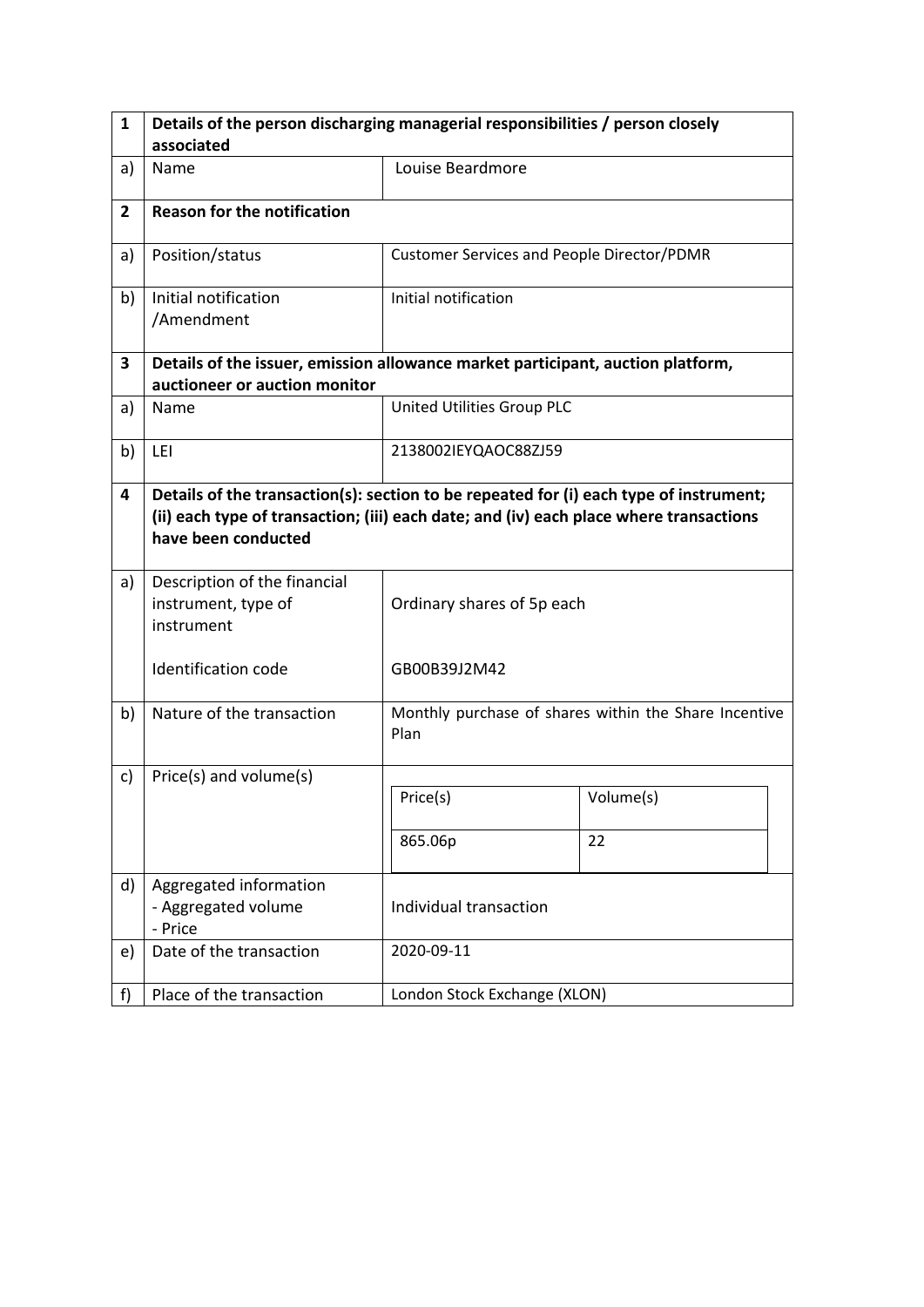| $\mathbf{1}$   | Details of the person discharging managerial responsibilities / person closely                                                                                                                          |                                       |                                                       |  |  |
|----------------|---------------------------------------------------------------------------------------------------------------------------------------------------------------------------------------------------------|---------------------------------------|-------------------------------------------------------|--|--|
|                | associated                                                                                                                                                                                              |                                       |                                                       |  |  |
| a)             | Name                                                                                                                                                                                                    | James Bullock                         |                                                       |  |  |
| $\overline{2}$ | <b>Reason for the notification</b>                                                                                                                                                                      |                                       |                                                       |  |  |
| a)             | Position/status                                                                                                                                                                                         | Strategy and Regulation Director/PDMR |                                                       |  |  |
| b)             | Initial notification<br>/Amendment                                                                                                                                                                      | Initial notification                  |                                                       |  |  |
| 3              | Details of the issuer, emission allowance market participant, auction platform,<br>auctioneer or auction monitor                                                                                        |                                       |                                                       |  |  |
| a)             | Name                                                                                                                                                                                                    | United Utilities Group PLC            |                                                       |  |  |
| b)             | LEI                                                                                                                                                                                                     | 2138002IEYQAOC88ZJ59                  |                                                       |  |  |
| 4              | Details of the transaction(s): section to be repeated for (i) each type of instrument;<br>(ii) each type of transaction; (iii) each date; and (iv) each place where transactions<br>have been conducted |                                       |                                                       |  |  |
| a)             | Description of the financial<br>instrument, type of<br>instrument                                                                                                                                       | Ordinary shares of 5p each            |                                                       |  |  |
|                | Identification code                                                                                                                                                                                     | GB00B39J2M42                          |                                                       |  |  |
| b)             | Nature of the transaction                                                                                                                                                                               | Plan                                  | Monthly purchase of shares within the Share Incentive |  |  |
| c)             | Price(s) and volume(s)                                                                                                                                                                                  |                                       |                                                       |  |  |
|                |                                                                                                                                                                                                         | Price(s)                              | Volume(s)                                             |  |  |
|                |                                                                                                                                                                                                         | 865.06p                               | 21                                                    |  |  |
| d)             | Aggregated information<br>- Aggregated volume<br>- Price                                                                                                                                                | Individual transaction                |                                                       |  |  |
| e)             | Date of the transaction                                                                                                                                                                                 | 2020-09-11                            |                                                       |  |  |
| f)             | Place of the transaction                                                                                                                                                                                | London Stock Exchange (XLON)          |                                                       |  |  |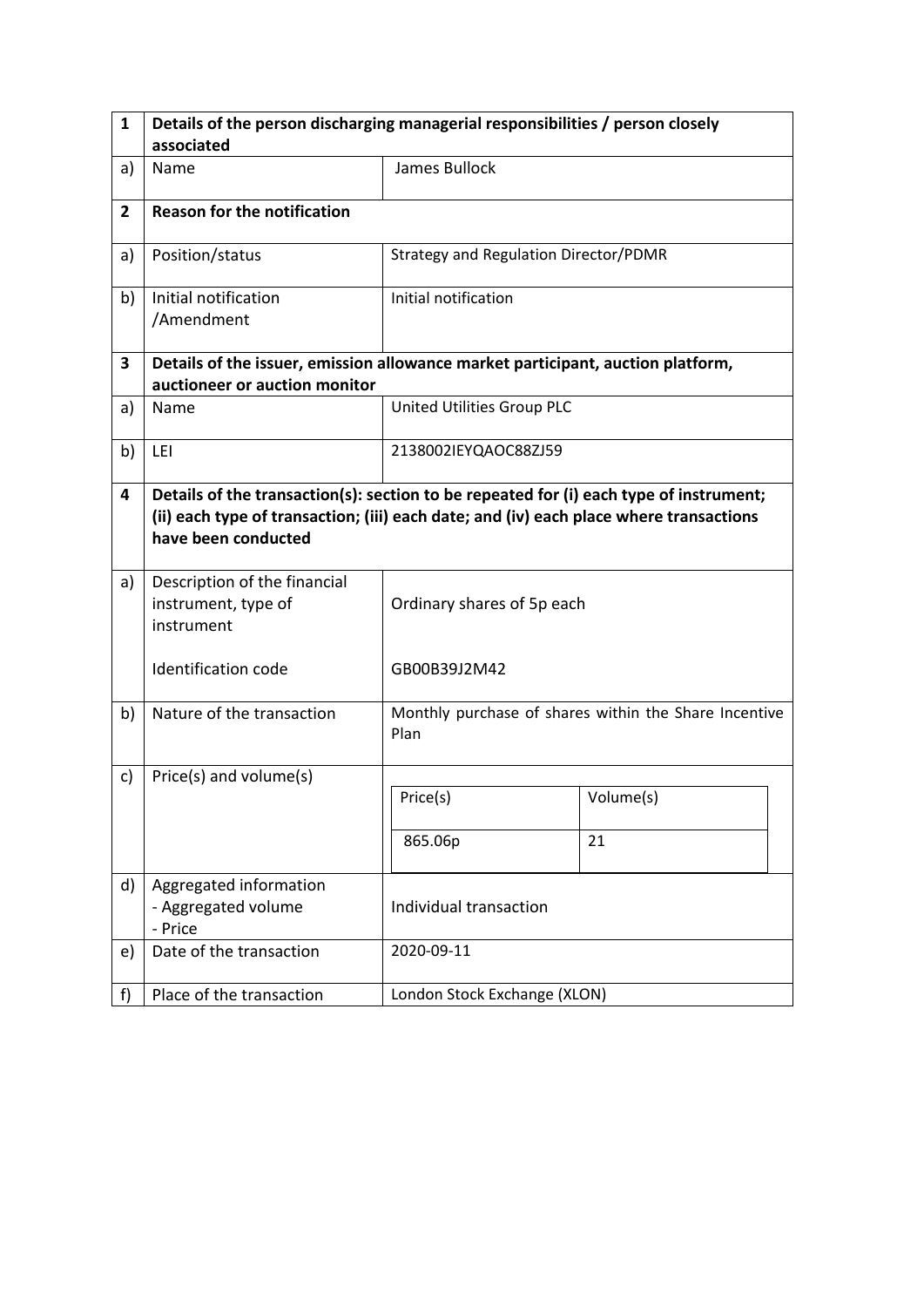| $\mathbf{1}$   | Details of the person discharging managerial responsibilities / person closely                                                                                                                          |                            |                                                       |           |  |
|----------------|---------------------------------------------------------------------------------------------------------------------------------------------------------------------------------------------------------|----------------------------|-------------------------------------------------------|-----------|--|
|                | associated                                                                                                                                                                                              |                            |                                                       |           |  |
| a)             | Name                                                                                                                                                                                                    |                            | Simon Chadwick                                        |           |  |
| $\overline{2}$ | <b>Reason for the notification</b>                                                                                                                                                                      |                            |                                                       |           |  |
| a)             | Position/status                                                                                                                                                                                         |                            | Water, Wastewater & Digital Director/PDMR             |           |  |
| b)             | Initial notification<br>/Amendment                                                                                                                                                                      |                            | Initial notification                                  |           |  |
| 3              | Details of the issuer, emission allowance market participant, auction platform,<br>auctioneer or auction monitor                                                                                        |                            |                                                       |           |  |
| a)             | Name                                                                                                                                                                                                    |                            | United Utilities Group PLC                            |           |  |
| b)             | LEI                                                                                                                                                                                                     |                            | 2138002IEYQAOC88ZJ59                                  |           |  |
| 4              | Details of the transaction(s): section to be repeated for (i) each type of instrument;<br>(ii) each type of transaction; (iii) each date; and (iv) each place where transactions<br>have been conducted |                            |                                                       |           |  |
| a)             | Description of the financial<br>instrument, type of<br>instrument                                                                                                                                       | Ordinary shares of 5p each |                                                       |           |  |
|                | <b>Identification code</b>                                                                                                                                                                              |                            | GB00B39J2M42                                          |           |  |
| b)             | Nature of the transaction                                                                                                                                                                               | Plan                       | Monthly purchase of shares within the Share Incentive |           |  |
| c)             | Price(s) and volume(s)                                                                                                                                                                                  |                            |                                                       |           |  |
|                |                                                                                                                                                                                                         |                            | Price(s)                                              | Volume(s) |  |
|                |                                                                                                                                                                                                         |                            | 865.06p                                               | 21        |  |
| d)             | Aggregated information<br>- Aggregated volume<br>- Price                                                                                                                                                | Individual transaction     |                                                       |           |  |
| e)             | Date of the transaction                                                                                                                                                                                 | 2020-09-11                 |                                                       |           |  |
| f)             | Place of the transaction                                                                                                                                                                                |                            | London Stock Exchange (XLON)                          |           |  |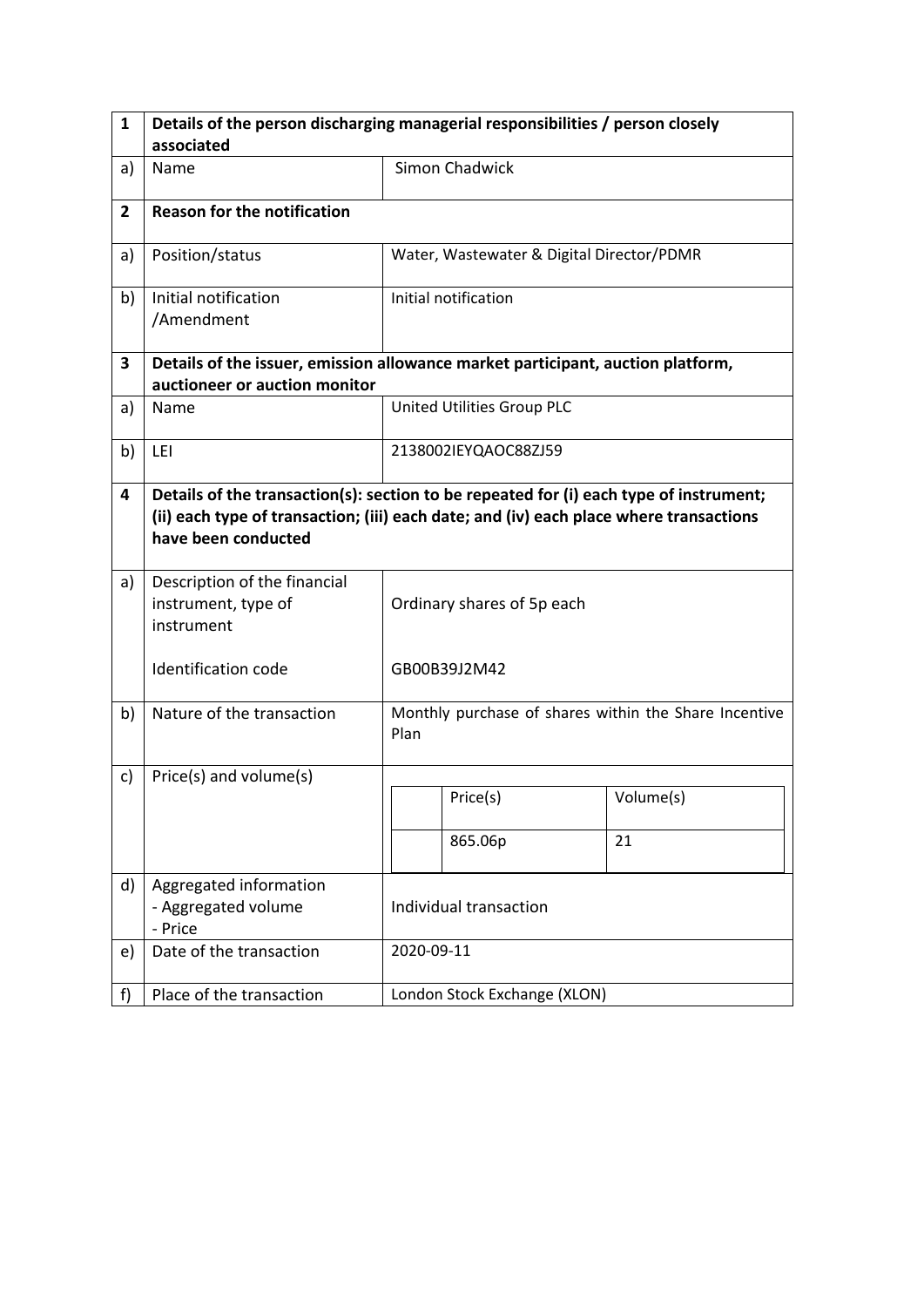| $\mathbf{1}$   | Details of the person discharging managerial responsibilities / person closely                                                                                                                          |                              |                                                       |  |  |
|----------------|---------------------------------------------------------------------------------------------------------------------------------------------------------------------------------------------------------|------------------------------|-------------------------------------------------------|--|--|
|                | associated                                                                                                                                                                                              |                              |                                                       |  |  |
| a)             | Name                                                                                                                                                                                                    | Simon Gardiner               |                                                       |  |  |
| $\overline{2}$ | <b>Reason for the notification</b>                                                                                                                                                                      |                              |                                                       |  |  |
| a)             | Position/status                                                                                                                                                                                         | Company Secretary/PDMR       |                                                       |  |  |
| b)             | Initial notification<br>/Amendment                                                                                                                                                                      | Initial notification         |                                                       |  |  |
| 3              | Details of the issuer, emission allowance market participant, auction platform,<br>auctioneer or auction monitor                                                                                        |                              |                                                       |  |  |
| a)             | Name                                                                                                                                                                                                    | United Utilities Group PLC   |                                                       |  |  |
| b)             | LEI                                                                                                                                                                                                     | 2138002IEYQAOC88ZJ59         |                                                       |  |  |
| 4              | Details of the transaction(s): section to be repeated for (i) each type of instrument;<br>(ii) each type of transaction; (iii) each date; and (iv) each place where transactions<br>have been conducted |                              |                                                       |  |  |
| a)             | Description of the financial<br>instrument, type of<br>instrument                                                                                                                                       | Ordinary shares of 5p each   |                                                       |  |  |
|                | <b>Identification code</b>                                                                                                                                                                              | GB00B39J2M42                 |                                                       |  |  |
| b)             | Nature of the transaction                                                                                                                                                                               | Plan                         | Monthly purchase of shares within the Share Incentive |  |  |
| c)             | Price(s) and volume(s)                                                                                                                                                                                  |                              |                                                       |  |  |
|                |                                                                                                                                                                                                         | Price(s)                     | Volume(s)                                             |  |  |
|                |                                                                                                                                                                                                         | 865.06p                      | 21                                                    |  |  |
| d)             | Aggregated information<br>- Aggregated volume<br>- Price                                                                                                                                                | Individual transaction       |                                                       |  |  |
| e)             | Date of the transaction                                                                                                                                                                                 | 2020-09-11                   |                                                       |  |  |
| f              | Place of the transaction                                                                                                                                                                                | London Stock Exchange (XLON) |                                                       |  |  |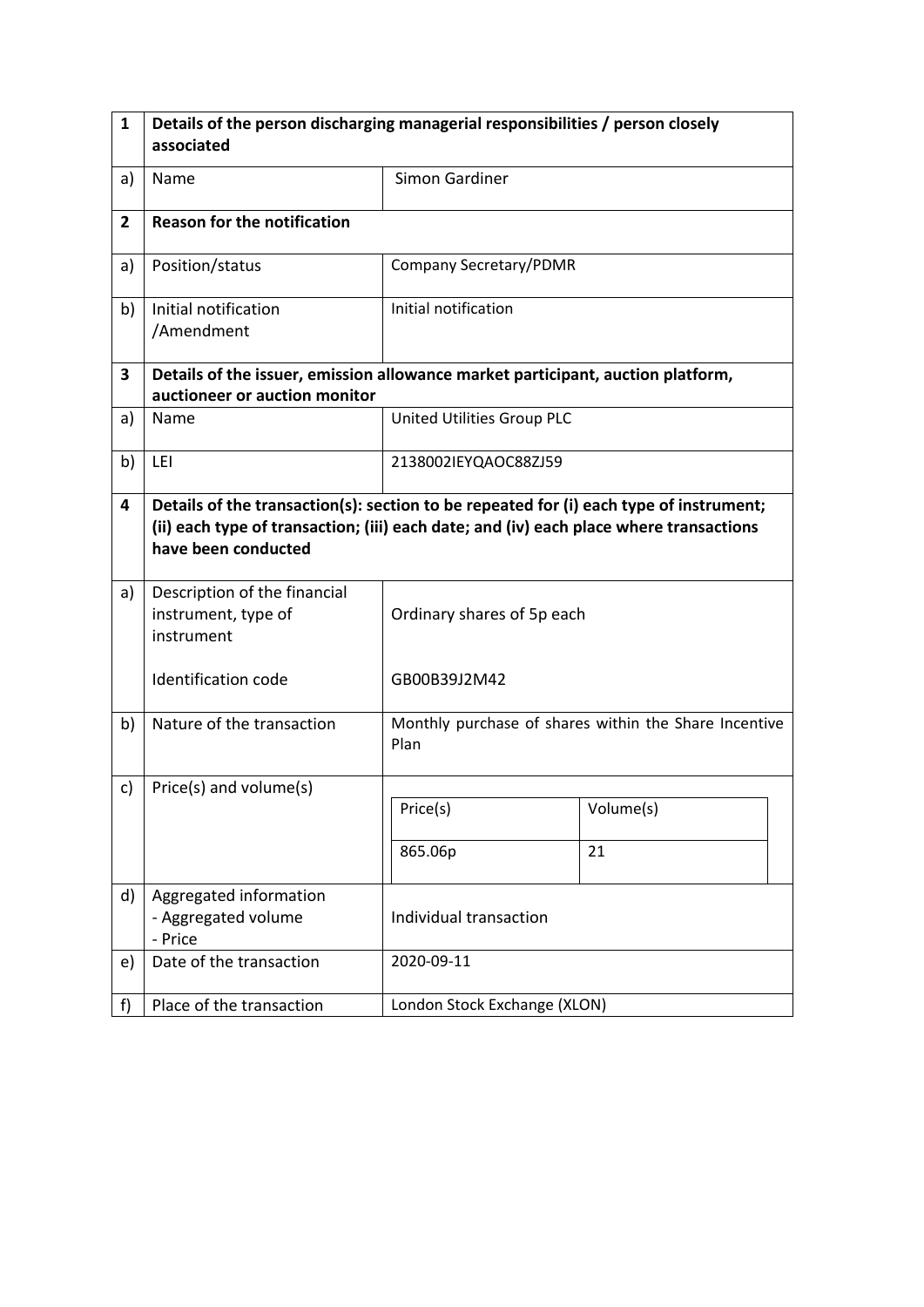| 1              | Details of the person discharging managerial responsibilities / person closely                                                                                                                          |                                                               |                              |                                                     |  |
|----------------|---------------------------------------------------------------------------------------------------------------------------------------------------------------------------------------------------------|---------------------------------------------------------------|------------------------------|-----------------------------------------------------|--|
|                | associated                                                                                                                                                                                              |                                                               |                              |                                                     |  |
| a)             | Name                                                                                                                                                                                                    |                                                               | Joanne Harrison              |                                                     |  |
| $\overline{2}$ | <b>Reason for the notification</b>                                                                                                                                                                      |                                                               |                              |                                                     |  |
| a)             | Position/status                                                                                                                                                                                         |                                                               |                              | Director of Environment, Planning & Innovation/PDMR |  |
| b)             | Initial notification<br>/Amendment                                                                                                                                                                      |                                                               | Initial notification         |                                                     |  |
| 3              | Details of the issuer, emission allowance market participant, auction platform,<br>auctioneer or auction monitor                                                                                        |                                                               |                              |                                                     |  |
| a)             | Name                                                                                                                                                                                                    |                                                               | United Utilities Group PLC   |                                                     |  |
| b)             | LEI                                                                                                                                                                                                     |                                                               | 2138002IEYQAOC88ZJ59         |                                                     |  |
| 4              | Details of the transaction(s): section to be repeated for (i) each type of instrument;<br>(ii) each type of transaction; (iii) each date; and (iv) each place where transactions<br>have been conducted |                                                               |                              |                                                     |  |
| a)             | Description of the financial<br>instrument, type of<br>instrument                                                                                                                                       | Ordinary shares of 5p each                                    |                              |                                                     |  |
|                | <b>Identification code</b>                                                                                                                                                                              | GB00B39J2M42                                                  |                              |                                                     |  |
| b)             | Nature of the transaction                                                                                                                                                                               | Monthly purchase of shares within the Share Incentive<br>Plan |                              |                                                     |  |
| c)             | Price(s) and volume(s)                                                                                                                                                                                  |                                                               |                              |                                                     |  |
|                |                                                                                                                                                                                                         |                                                               | Price(s)                     | Volume(s)                                           |  |
|                |                                                                                                                                                                                                         |                                                               | 865.06p                      | 20                                                  |  |
| d)             | Aggregated information<br>- Aggregated volume<br>- Price                                                                                                                                                | Individual transaction                                        |                              |                                                     |  |
| e)             | Date of the transaction                                                                                                                                                                                 | 2020-09-11                                                    |                              |                                                     |  |
| f)             | Place of the transaction                                                                                                                                                                                |                                                               | London Stock Exchange (XLON) |                                                     |  |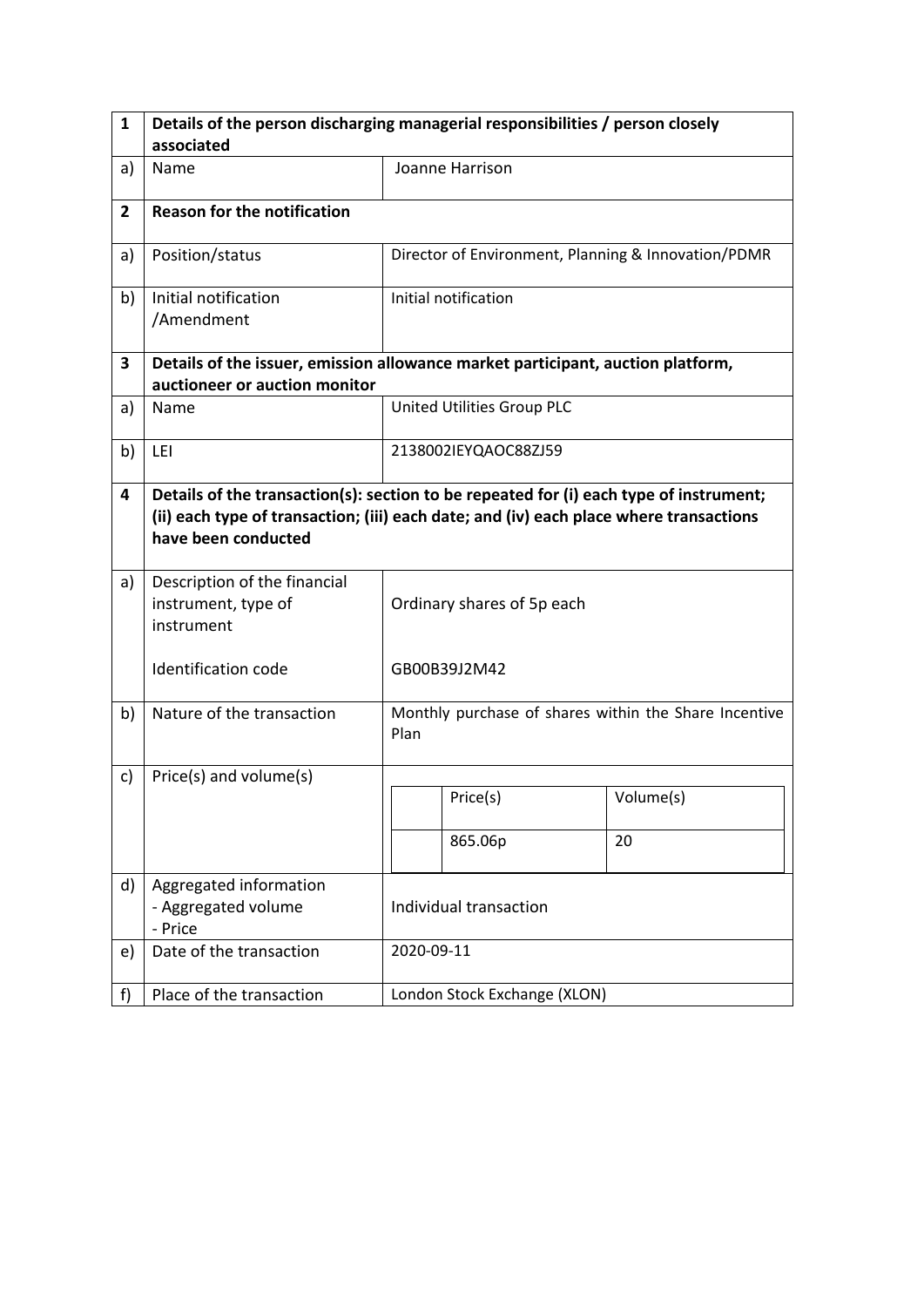| $\mathbf{1}$   | Details of the person discharging managerial responsibilities / person closely                                                                                                                          |                                 |                                                       |  |
|----------------|---------------------------------------------------------------------------------------------------------------------------------------------------------------------------------------------------------|---------------------------------|-------------------------------------------------------|--|
|                | associated                                                                                                                                                                                              |                                 |                                                       |  |
| a)             | Name                                                                                                                                                                                                    | Gaynor Kenyon                   |                                                       |  |
| $\overline{2}$ | <b>Reason for the notification</b>                                                                                                                                                                      |                                 |                                                       |  |
| a)             | Position/status                                                                                                                                                                                         | Corporate Affairs Director/PDMR |                                                       |  |
| b)             | Initial notification<br>/Amendment                                                                                                                                                                      | Initial notification            |                                                       |  |
| 3              | Details of the issuer, emission allowance market participant, auction platform,<br>auctioneer or auction monitor                                                                                        |                                 |                                                       |  |
| a)             | Name                                                                                                                                                                                                    | United Utilities Group PLC      |                                                       |  |
| b)             | LEI                                                                                                                                                                                                     | 2138002IEYQAOC88ZJ59            |                                                       |  |
| 4              | Details of the transaction(s): section to be repeated for (i) each type of instrument;<br>(ii) each type of transaction; (iii) each date; and (iv) each place where transactions<br>have been conducted |                                 |                                                       |  |
| a)             | Description of the financial<br>instrument, type of<br>instrument                                                                                                                                       | Ordinary shares of 5p each      |                                                       |  |
|                | Identification code                                                                                                                                                                                     | GB00B39J2M42                    |                                                       |  |
| b)             | Nature of the transaction                                                                                                                                                                               | Plan                            | Monthly purchase of shares within the Share Incentive |  |
| c)             | Price(s) and volume(s)                                                                                                                                                                                  |                                 |                                                       |  |
|                |                                                                                                                                                                                                         | Price(s)                        | Volume(s)                                             |  |
|                |                                                                                                                                                                                                         | 865.06p                         | 22                                                    |  |
| d)             | Aggregated information<br>- Aggregated volume<br>- Price                                                                                                                                                | Individual transaction          |                                                       |  |
| e)             | Date of the transaction                                                                                                                                                                                 | 2020-09-11                      |                                                       |  |
| f)             | Place of the transaction                                                                                                                                                                                | London Stock Exchange (XLON)    |                                                       |  |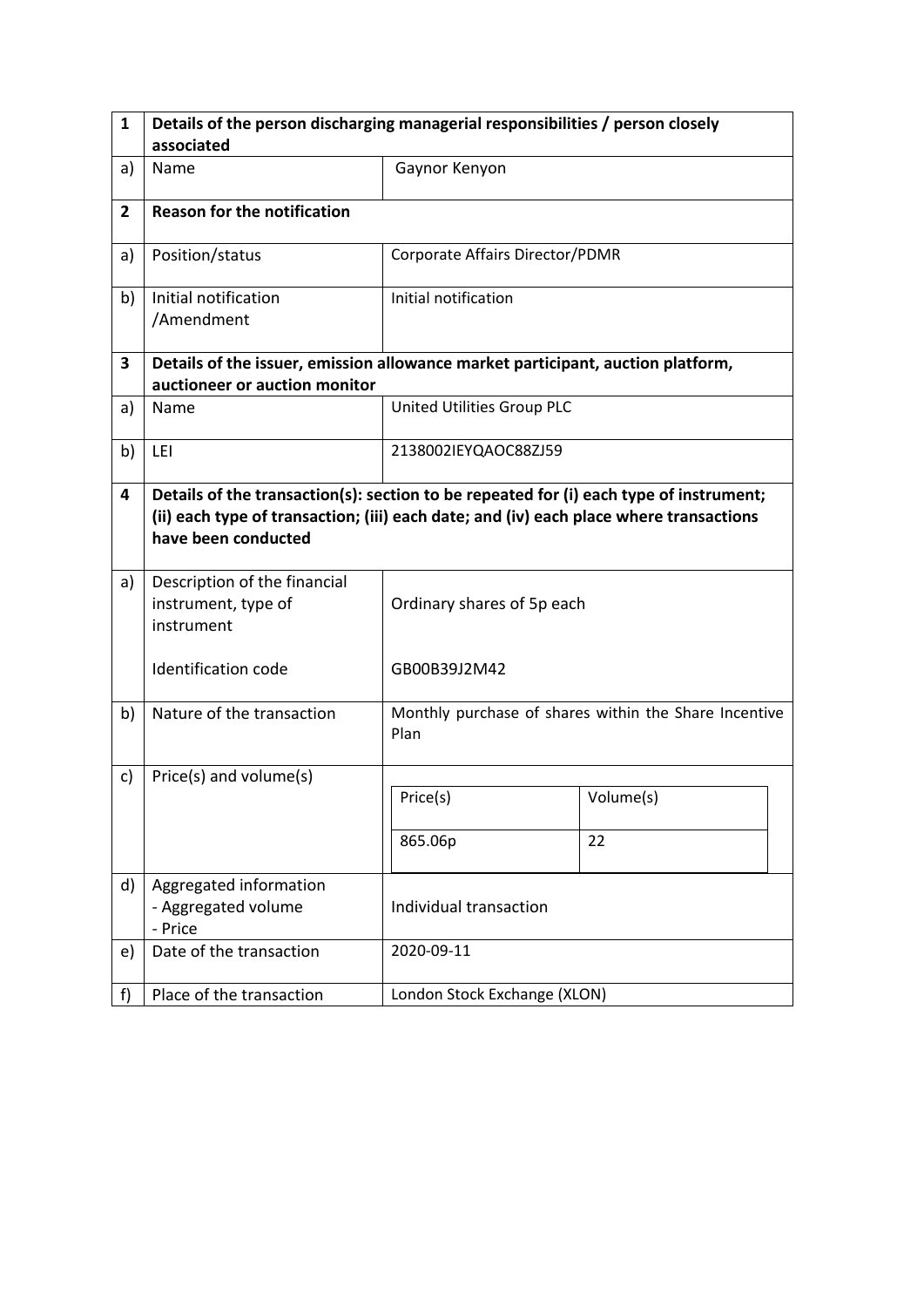| 1.             | Details of the person discharging managerial responsibilities / person closely                                                                                                                          |                              |                                                       |  |
|----------------|---------------------------------------------------------------------------------------------------------------------------------------------------------------------------------------------------------|------------------------------|-------------------------------------------------------|--|
|                | associated                                                                                                                                                                                              |                              |                                                       |  |
| a)             | Name                                                                                                                                                                                                    | <b>Steve Mogford</b>         |                                                       |  |
| $\overline{2}$ | <b>Reason for the notification</b>                                                                                                                                                                      |                              |                                                       |  |
| a)             | Position/status                                                                                                                                                                                         | Chief Executive Officer/PDMR |                                                       |  |
| b)             | Initial notification<br>/Amendment                                                                                                                                                                      | Initial notification         |                                                       |  |
| 3              | Details of the issuer, emission allowance market participant, auction platform,<br>auctioneer or auction monitor                                                                                        |                              |                                                       |  |
| a)             | Name                                                                                                                                                                                                    | United Utilities Group PLC   |                                                       |  |
| b)             | LEI                                                                                                                                                                                                     | 2138002IEYQAOC88ZJ59         |                                                       |  |
| 4              | Details of the transaction(s): section to be repeated for (i) each type of instrument;<br>(ii) each type of transaction; (iii) each date; and (iv) each place where transactions<br>have been conducted |                              |                                                       |  |
| a)             | Description of the financial<br>instrument, type of<br>instrument                                                                                                                                       | Ordinary shares of 5p each   |                                                       |  |
|                | <b>Identification code</b>                                                                                                                                                                              | GB00B39J2M42                 |                                                       |  |
| b)             | Nature of the transaction                                                                                                                                                                               | Plan                         | Monthly purchase of shares within the Share Incentive |  |
| c)             | Price(s) and volume(s)                                                                                                                                                                                  |                              |                                                       |  |
|                |                                                                                                                                                                                                         | Price(s)                     | Volume(s)                                             |  |
|                |                                                                                                                                                                                                         | 865.06p                      | 20                                                    |  |
| d)             | Aggregated information<br>- Aggregated volume<br>- Price                                                                                                                                                | Individual transaction       |                                                       |  |
| e)             | Date of the transaction                                                                                                                                                                                 | 2020-09-11                   |                                                       |  |
| f)             | Place of the transaction                                                                                                                                                                                | London Stock Exchange (XLON) |                                                       |  |